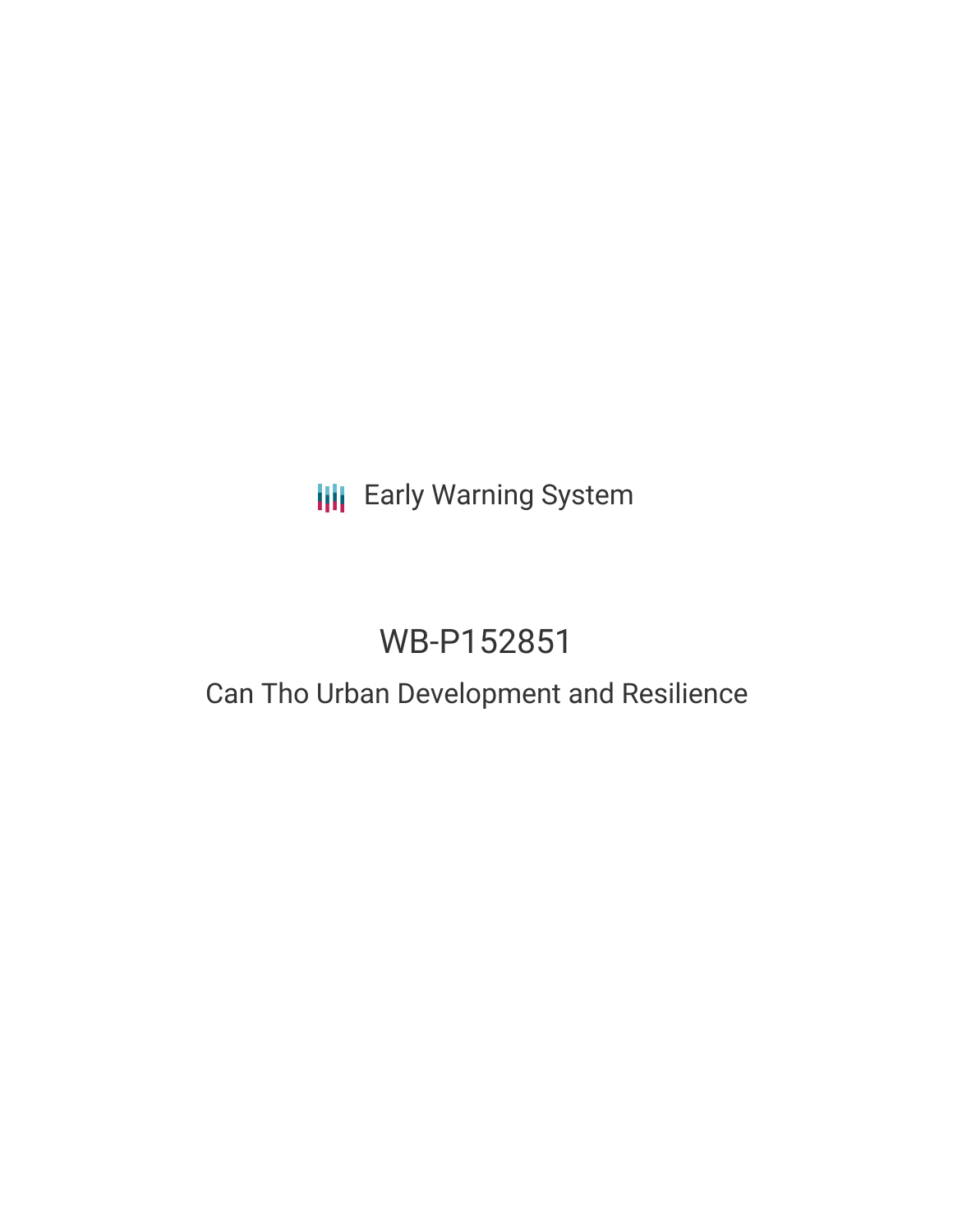

#### **Quick Facts**

| <b>Countries</b>               | Vietnam                                                   |
|--------------------------------|-----------------------------------------------------------|
| <b>Specific Location</b>       | Can Tho City                                              |
| <b>Financial Institutions</b>  | World Bank (WB)                                           |
| <b>Status</b>                  | Approved                                                  |
| <b>Bank Risk Rating</b>        | A                                                         |
| <b>Voting Date</b>             | 2016-03-24                                                |
| <b>Borrower</b>                | Socialist Republic of Vietnam, Can Tho People's Committee |
| <b>Sectors</b>                 | Transport, Water and Sanitation                           |
| <b>Investment Type(s)</b>      | Loan                                                      |
| <b>Investment Amount (USD)</b> | \$250.00 million                                          |
| <b>Loan Amount (USD)</b>       | \$250.00 million                                          |
| <b>Project Cost (USD)</b>      | \$322.00 million                                          |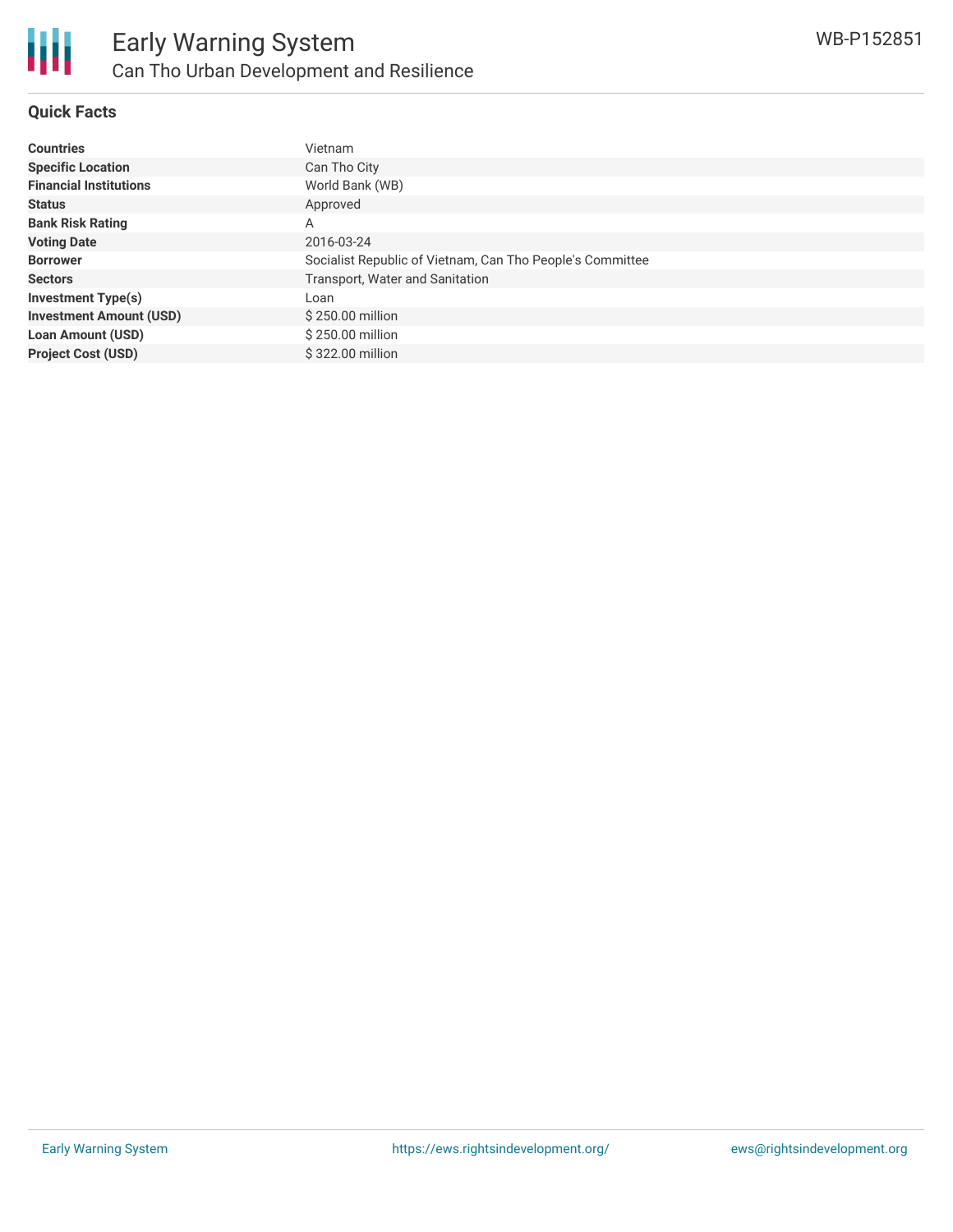### **Project Description**

According to bank documents, the development objective of the Can Tho Urban Development and Resilience Project for Vietnam is to reduce flood risk in the urban core area, improve connectivity between the city center and the new low risk urban growth areas, and enhance the capacity of city authorities to manage disaster risk in Can Tho city.

The project comprises of three components:

1.Flood risk management and environmental sanitation objective is to reduce flood related risks in the urban core of Can Tho. This component consists of a balance between structural and non-structural measures to help the city manage urban flood risk. It consists of three sub-components: (i) priority flood control investments in urban core; (ii) drainage and waste water systems; and (iii) operation of the city integrated flood risk management system and early warning system.

2. Urban corridor development objective is to increase intra-city connectivity and encourage compact, mixed-use, pedestrian, and public transport oriented urban development in the less flood prone area of Cai Rang. It consists of three sub-components: (i) road and bridge links; (ii) construction of the residential area for resettlement; and (iii) effective transport systems management and equipment. T

3. Spatial planning platform and financial and social protection instruments objective is to build management systems to improve spatial planning, data and information management, post-disaster budget execution, and the responsiveness of safety nets to flood events. It consists of two sub-components: (i) risk informed spatial planning platform; and (ii) disaster responsive social assistance system.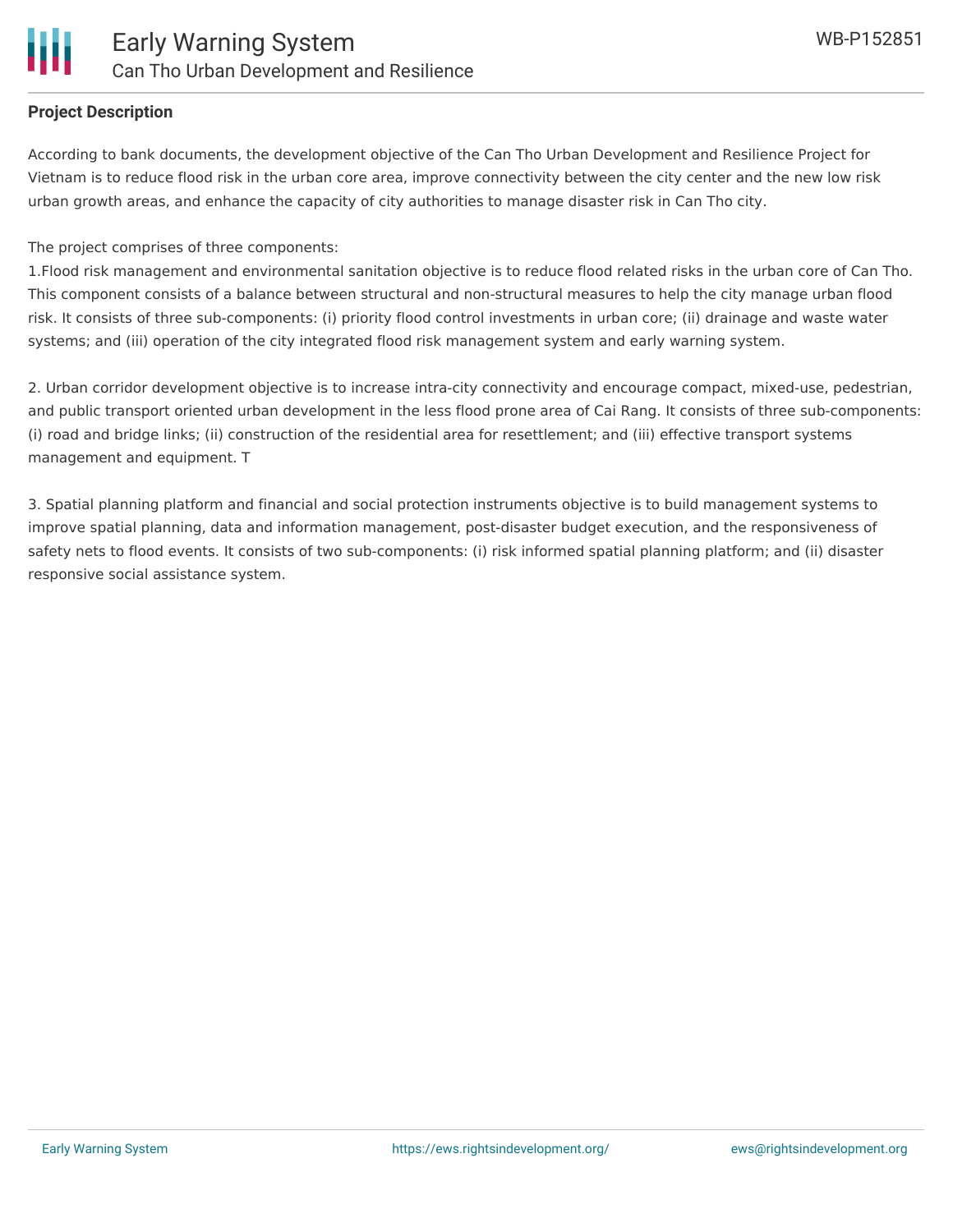

### **Investment Description**

World Bank (WB)

FINANCIER COMMITMENTS

International Bank For Reconstruction And Development 125.00 International Development Association (Ida) 125.00 Switzerland: Swiss Agency For Dev. & Coop. (Sdc) 10.00 Borrower 62.00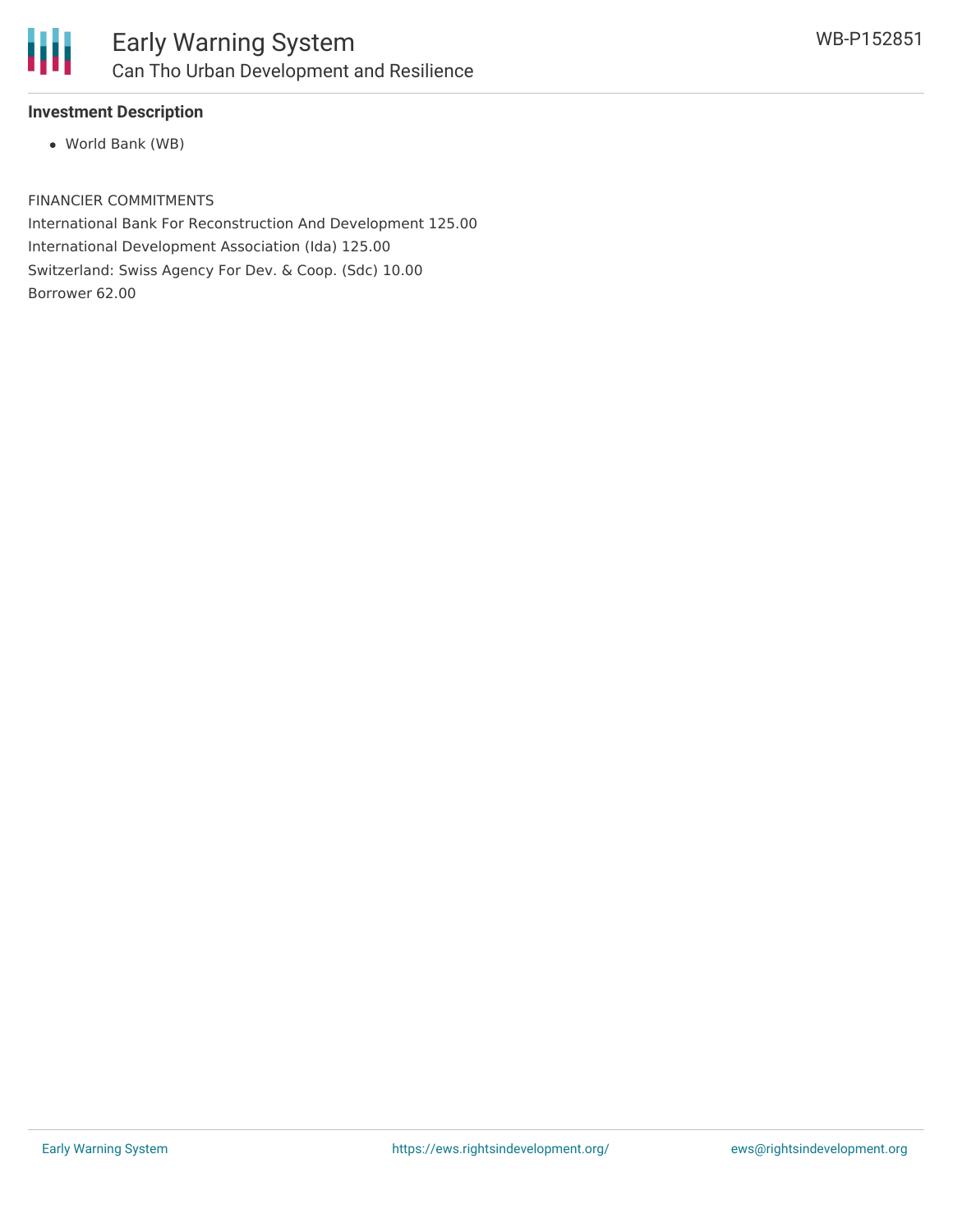

### **Contact Information**

Team Leader: Hoa Thi Hoang Senior Urban Specialist, World Bank Telephone No.: 5777+248 Email Address: hhoang@worldbank.org

Marc S. Forni Senior Disaster Risk Management, World Bank Telephone No.: 473-9275 Email Address: mforni@worldbank.org

Borrower/Implementing Agency: Can Tho City People's Committee Le Hung Dung, Chairman Telephone No.: 07103754084 Email Address: canthonuup@gmail.com

#### ACCOUNTABILITY MECHANISM OF WORLD BANK

The World Bank Inspection Panel is the independent complaint mechanism and fact-finding body for people who believe they are likely to be, or have been, adversely affected by a World Bank-financed project. If you submit a complaint to the Inspection Panel, they may investigate to assess whether the World Bank is following its own policies and procedures for preventing harm to people or the environment. You can contact the Inspection Panel or submit a complaint by emailing ipanel@worldbank.org. You can learn more about the Inspection Panel and how to file a complaint at: http://ewebapps.worldbank.org/apps/ip/Pages/Home.aspx.